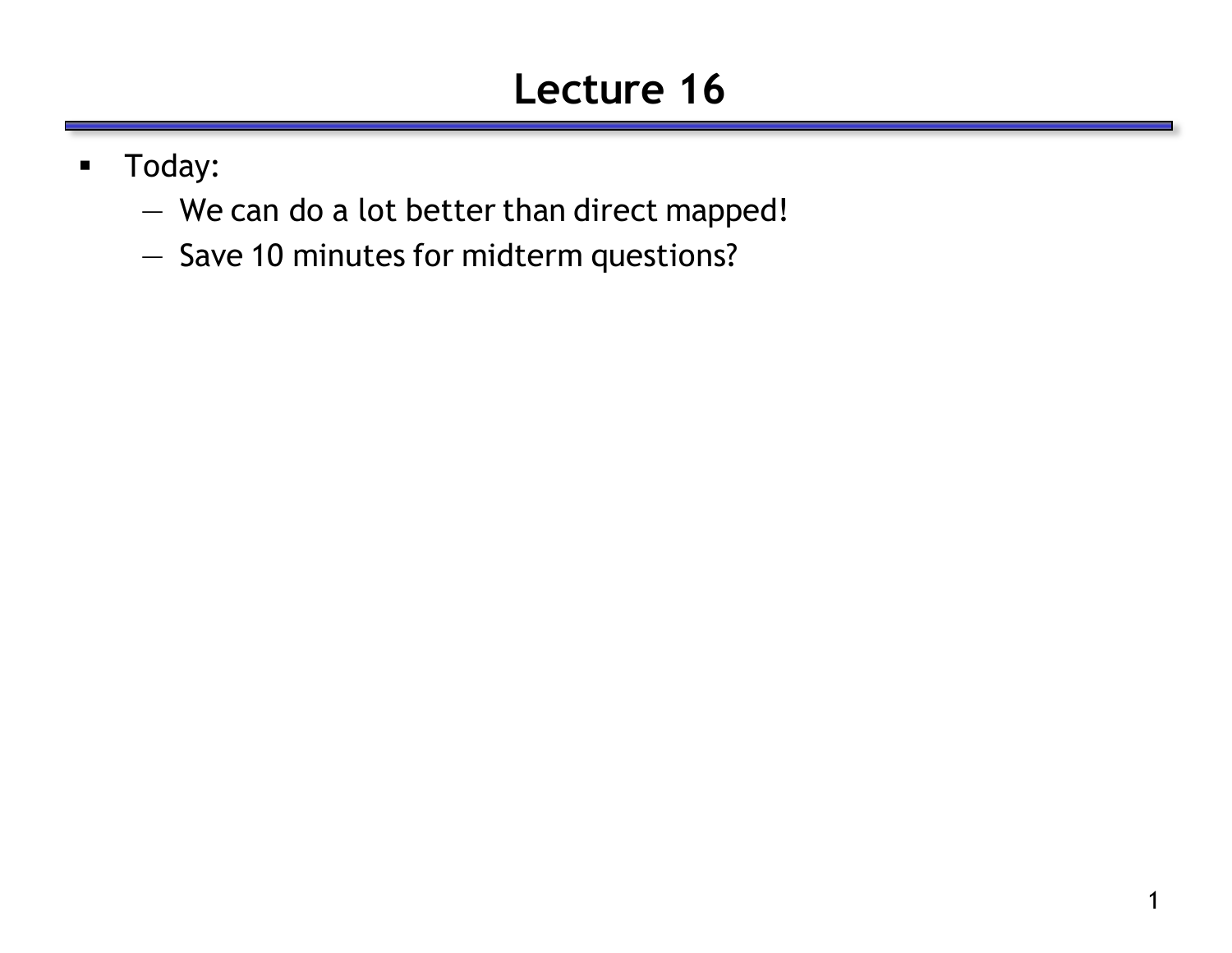## **Finding the location within the cache**

 An equivalent way to find the right location within the cache is to use arithmetic again.



- **We can find the index in two steps, as outlined earlier.** 
	- Do integer division of the address by 2*<sup>n</sup>* to find the block address.
	- Then mod the block address with 2*<sup>k</sup>* to find the index.
- **The block offset is just the memory address mod 2<sup>n</sup>.**
- For example, we can find address 13 in a  $4$ -block,  $2$ -byte per block cache.
	- The block address is 13 /  $2 = 6$ , so the index is then 6 mod 4 = 2.
	- $-$  The block offset would be 13 mod 2 = 1.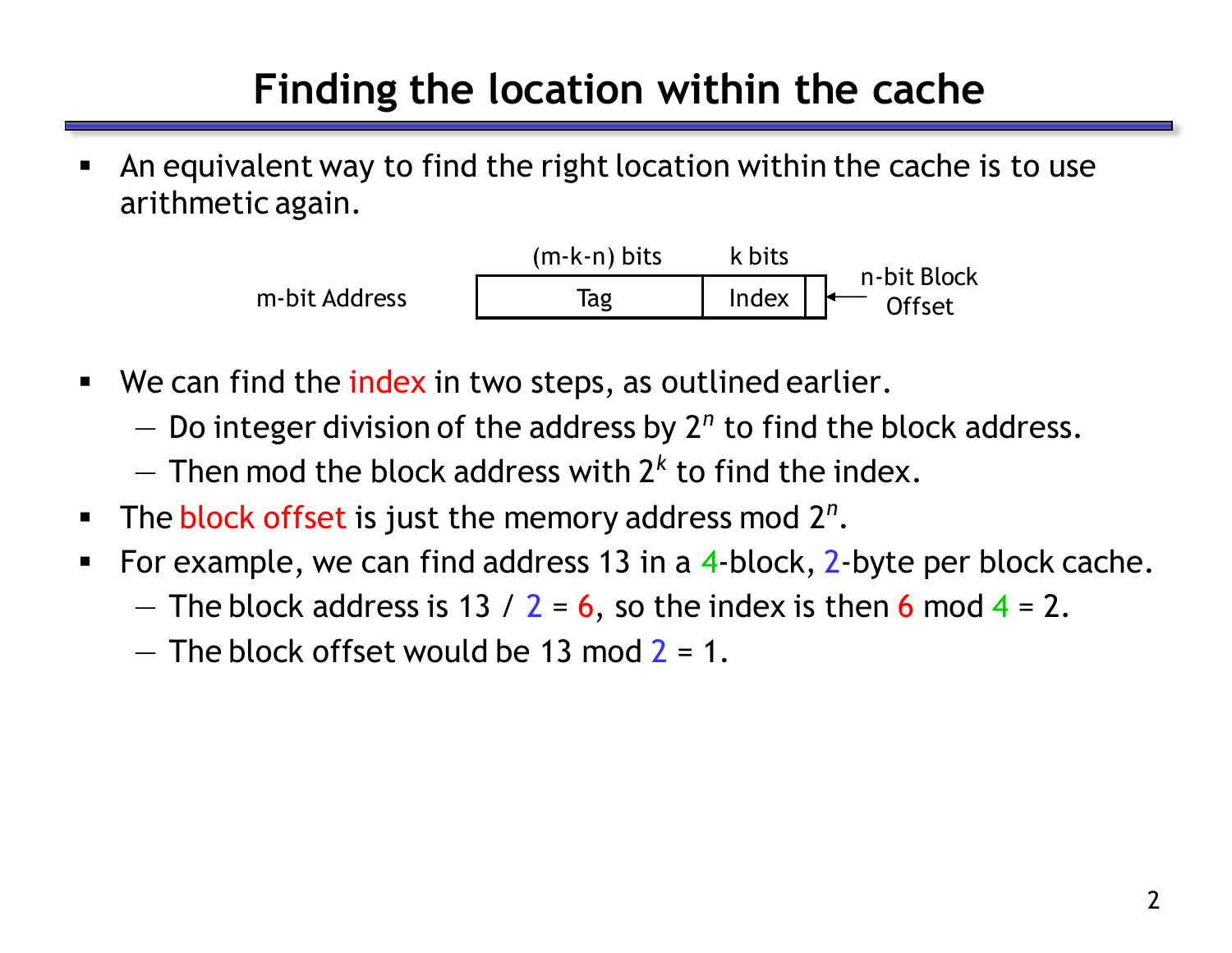## **A diagram of a larger example cache**

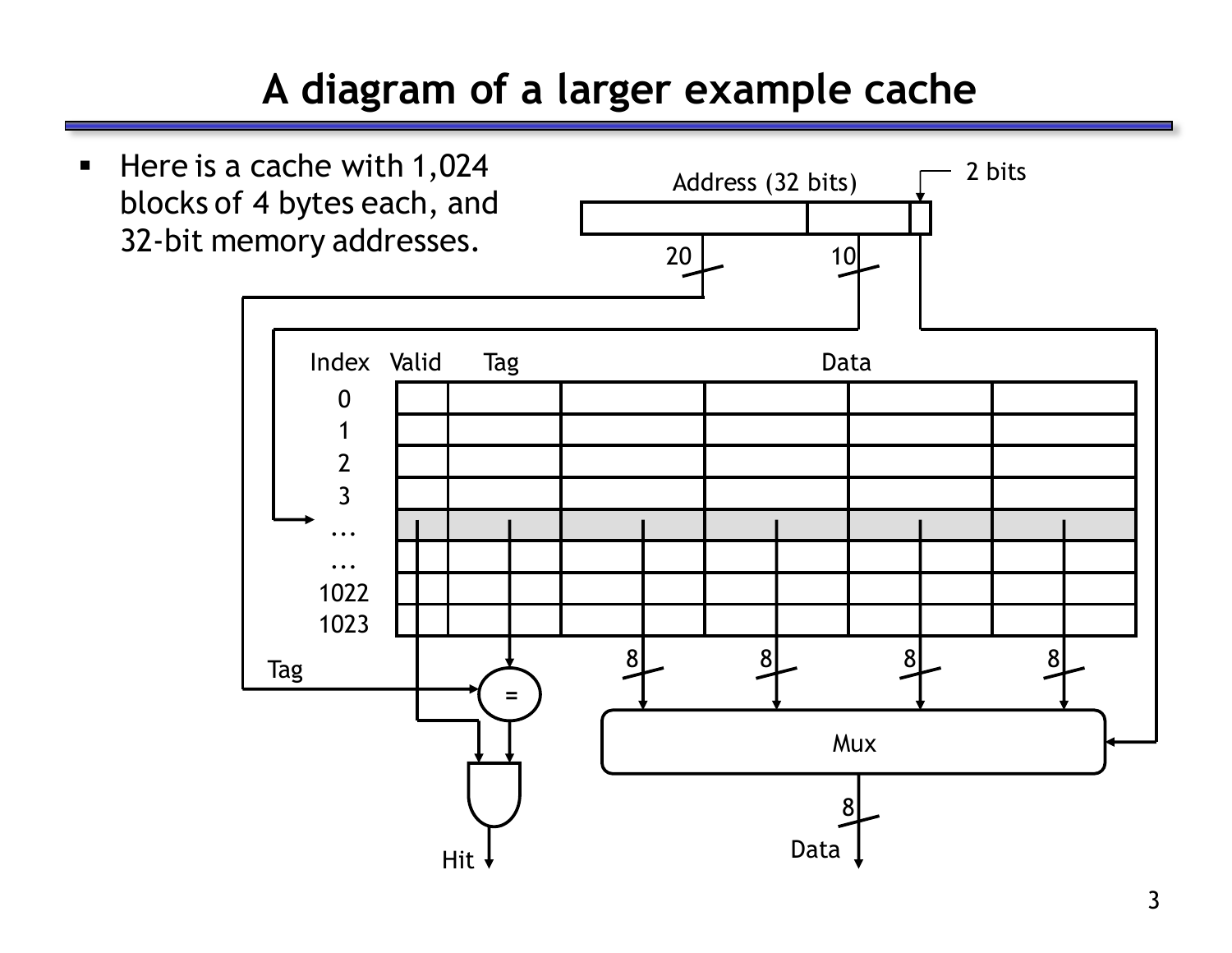### **A larger example cache mapping**

- Where would the byte from memory address 6146 be stored in this directmapped 2<sup>10</sup>-block cache with 2<sup>2</sup>-byte blocks?
- 6146 in binary is 00...01 1000 0000 00 10.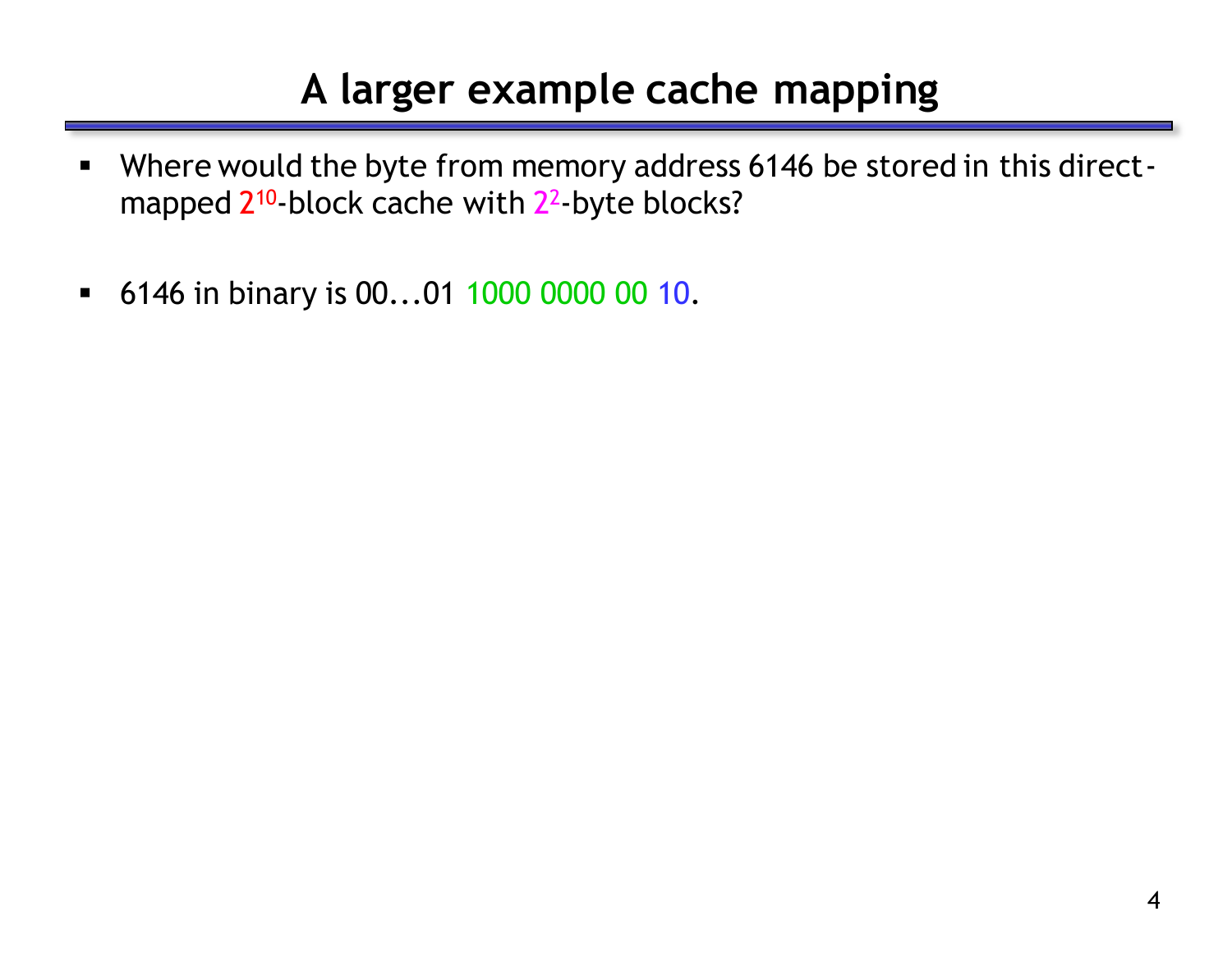#### **A larger diagram of a larger example cache mapping**

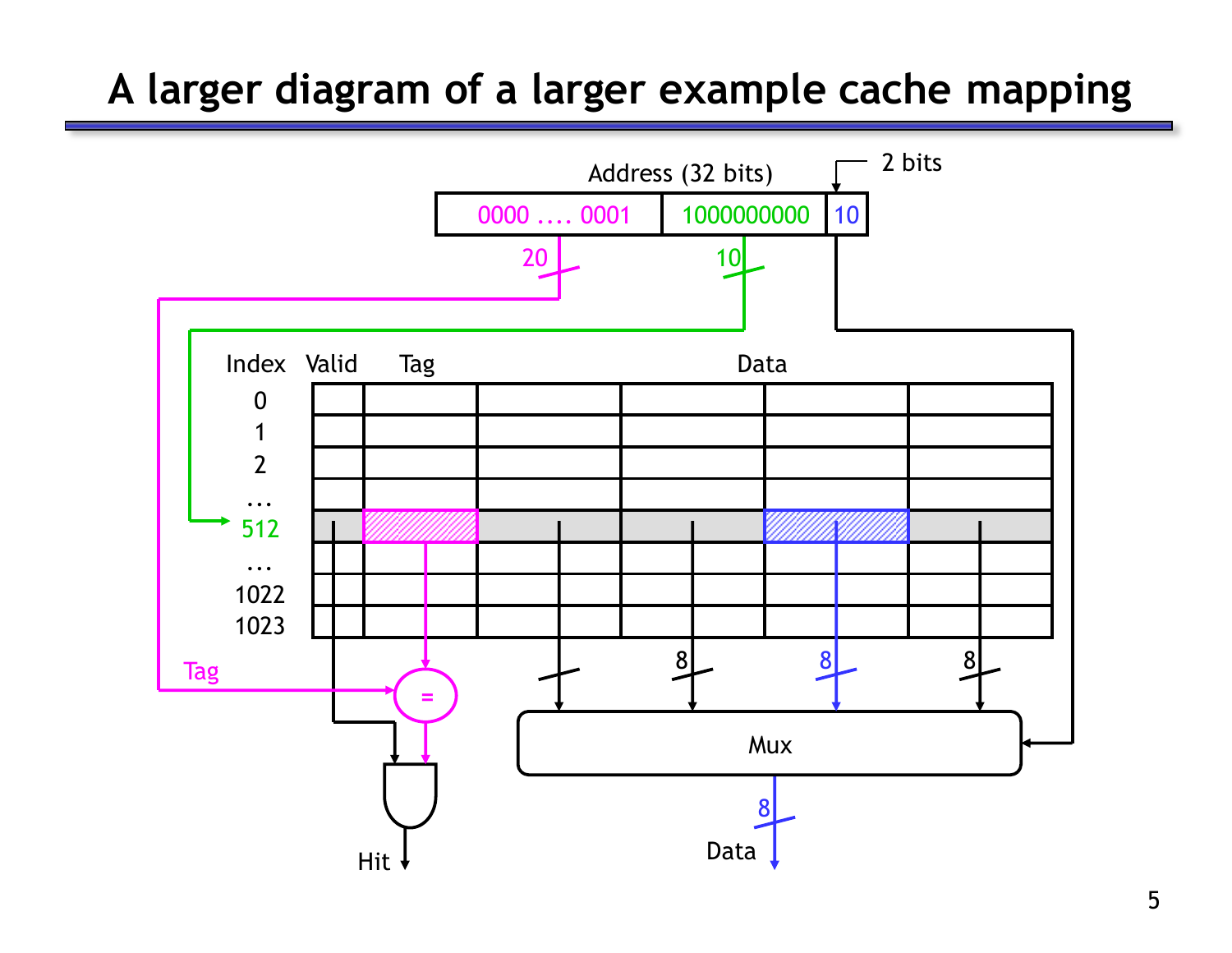## **What goes in the rest of that cache block?**

The other three bytes of that cache block come from the same memory block, whose addresses must all have the same index (1000000000) and the same tag  $(00...01)$ .

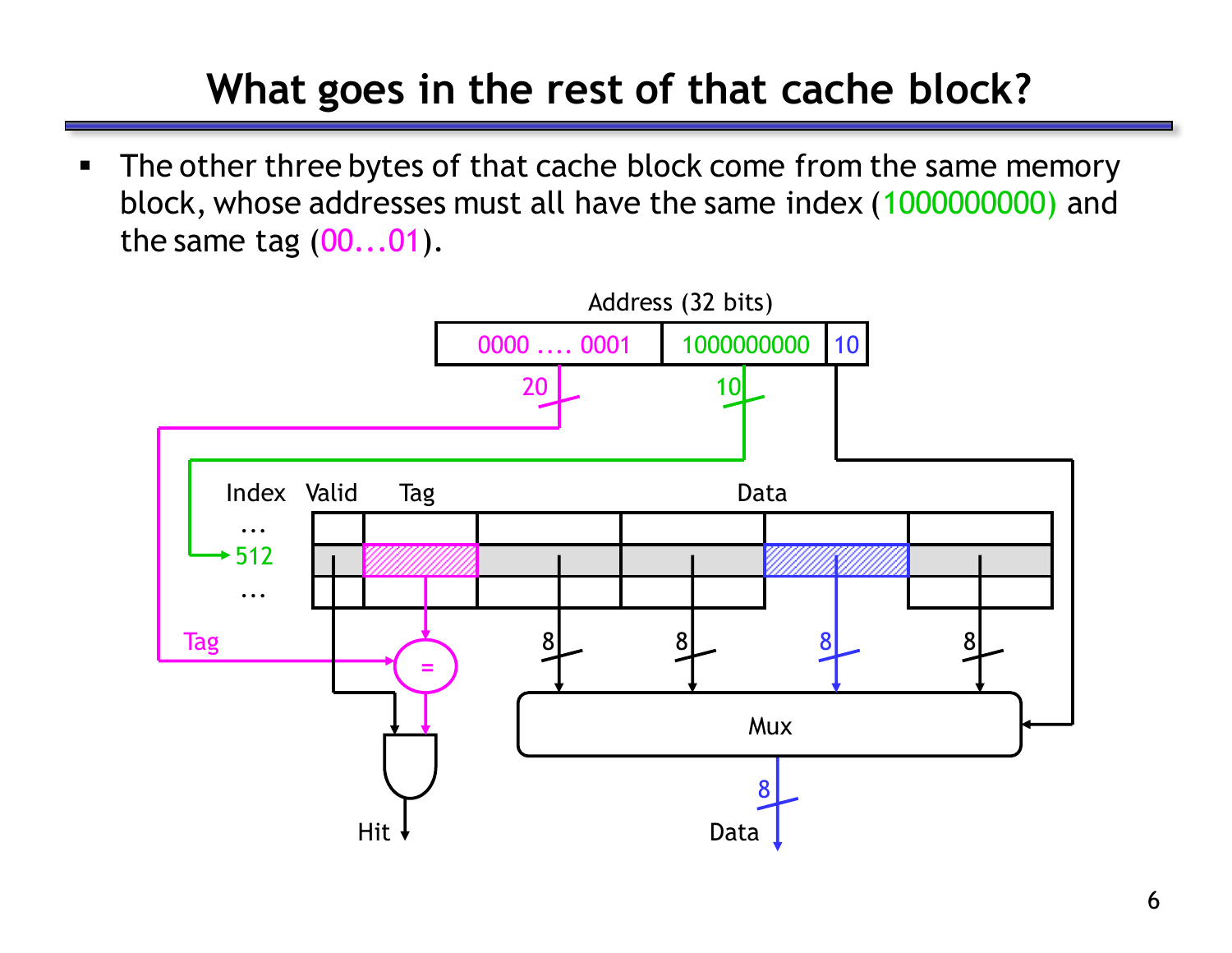#### **The rest of that cache block**

- Again, byte *i* of a memory block is stored into byte *i* of the corresponding cache block.
	- In our example, memory block 1536 consists of byte addresses 6144 to 6147. So bytes 0-3 of the cache block would contain data from address 6144, 6145, 6146 and 6147 respectively.
	- You can also look at the lowest 2 bits of the memory address to find the block offsets.

| <b>Block offset</b> | Memory address     | Decimal |
|---------------------|--------------------|---------|
| 00                  | 0001 1000000000 00 | 6144    |
| 01                  | 0001 1000000000 01 | 6145    |
| 10                  | 0001 1000000000 10 | 6146    |
| 11                  | 0001 1000000000 11 | 6147    |

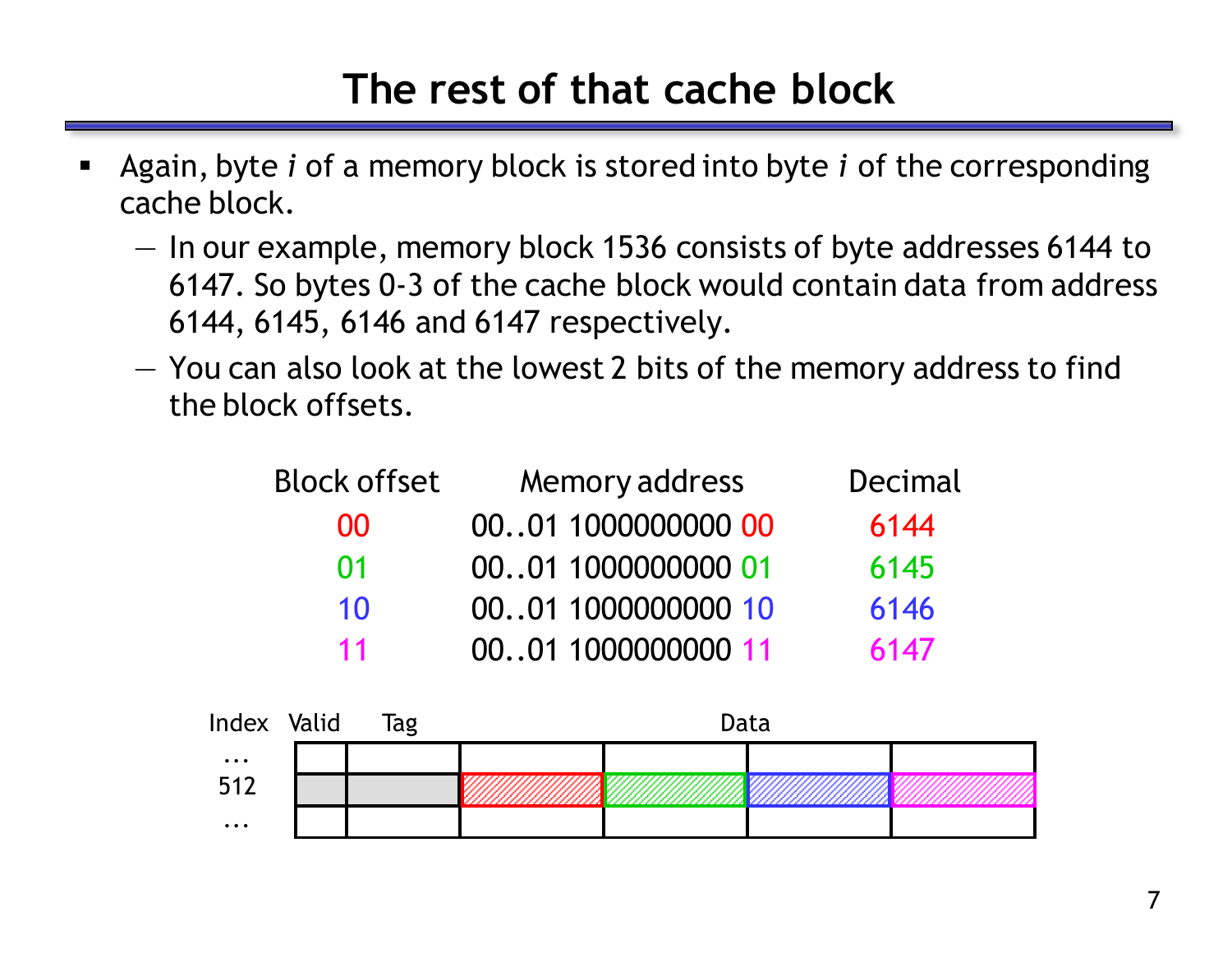# **Disadvantage of direct mapping**

- The direct-mapped cache is easy: indices and offsets can be computed with bit operators or simple arithmetic, because each memory address belongs in exactly one block.
- **But, what happens if a** program uses addresses

2, 6, 2, 6, 2, …?



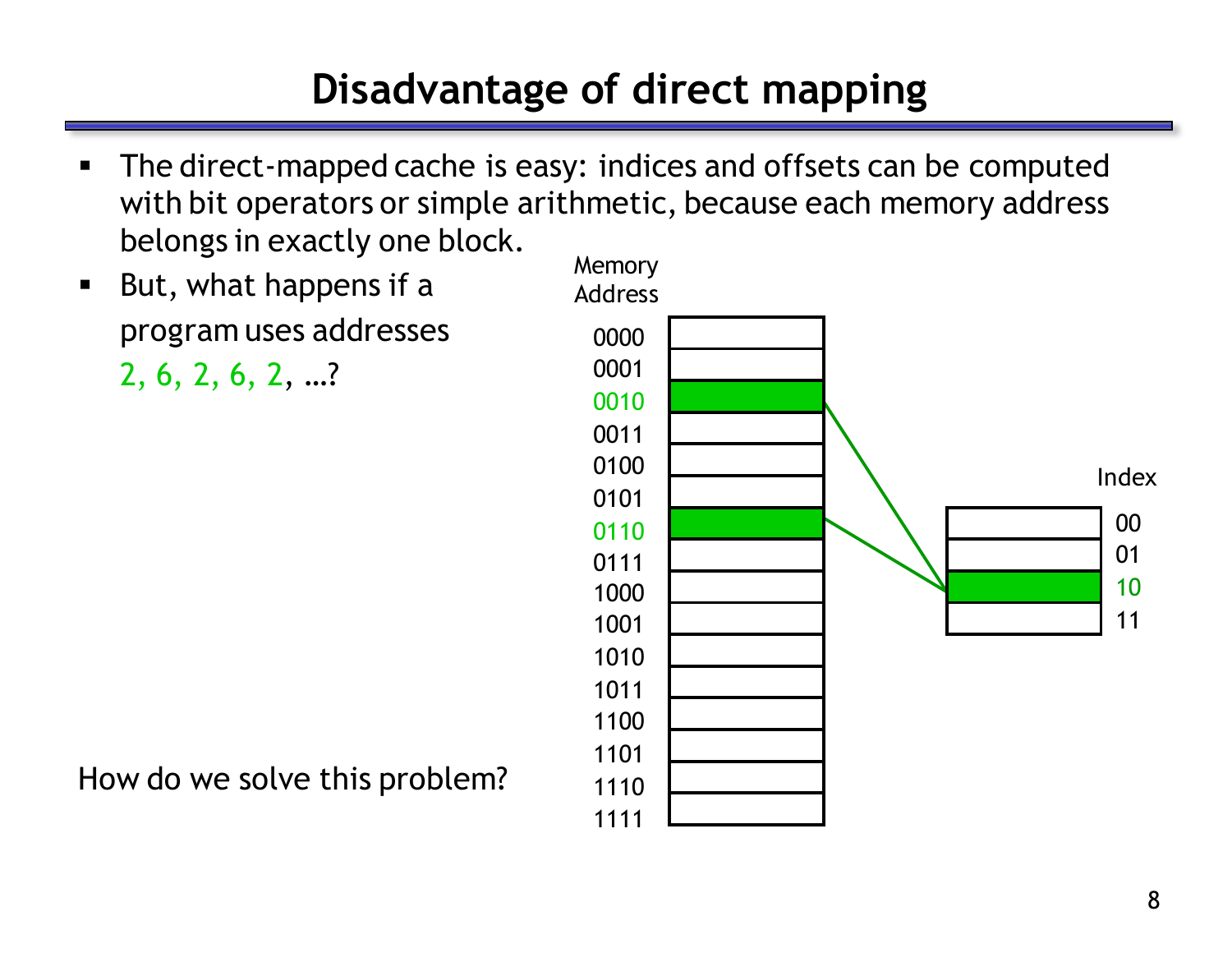## **A fully associative cache**

- A fully associative cache permits data to be stored in *any* cache block, instead of forcing each memory address into one particular block.
	- When data is fetched from memory, it can be placed in *any* unused block of the cache.
	- This way we'll never have a conflict between two or more memory addresses which map to a single cache block.
- In the previous example, we might put memory address 2 in cache block 2, and address 6 in block 3. Then subsequent repeated accesses to 2 and 6 would all be hits instead of misses.
- If all the blocks are already in use, it's usually best to replace the least recently used one, assuming that if it hasn't used it in a while, it won't be needed again anytime soon.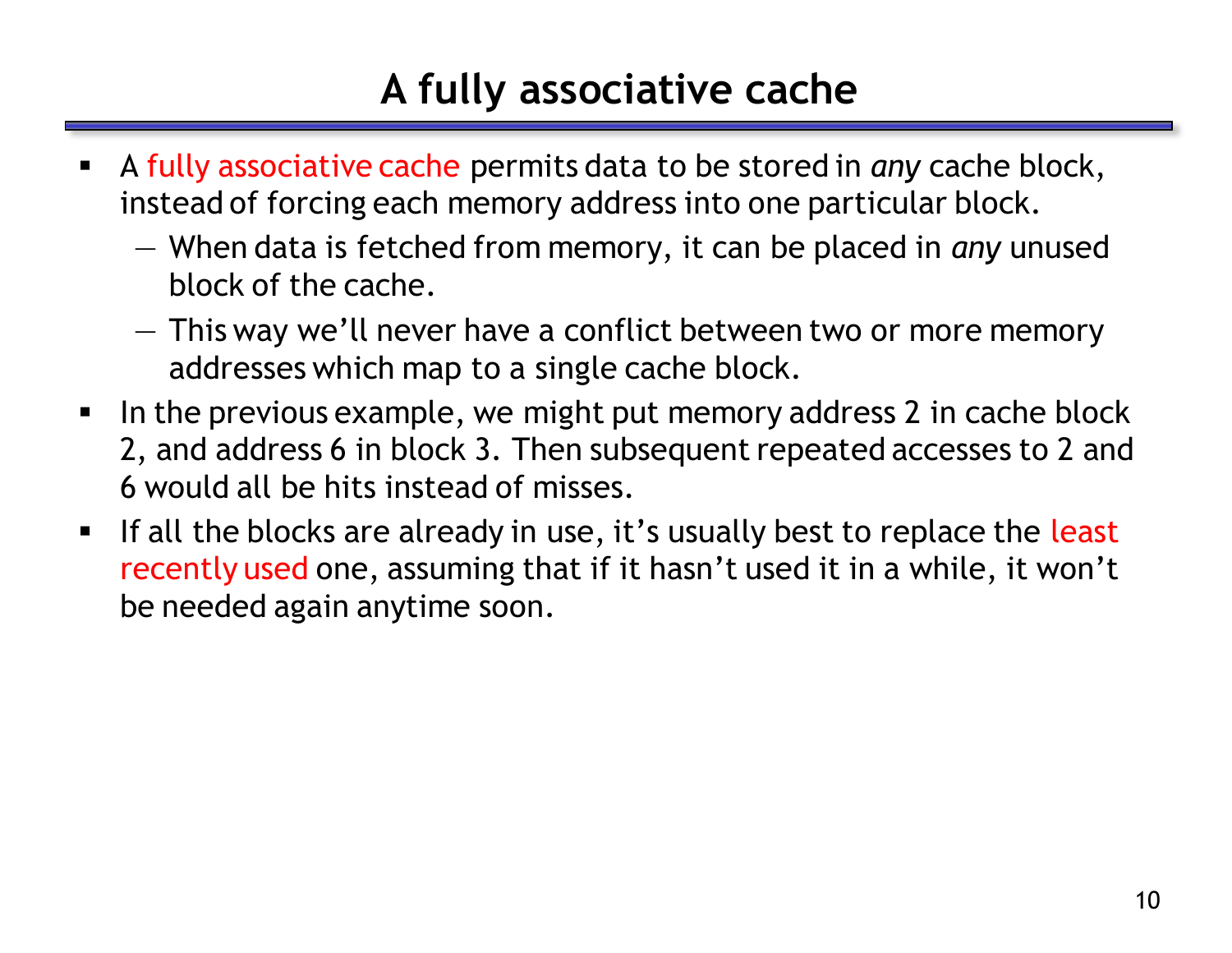# **The price of full associativity**

- **However, a fully associative cache is expensive to implement.** 
	- Because there is no index field in the address anymore, the *entire* address must be used as the tag, increasing the total cache size.
	- Data could be anywhere in the cache, so we must check the tag of *every* cache block. That's a lot of comparators!



Hmm, how do we get the best of both worlds?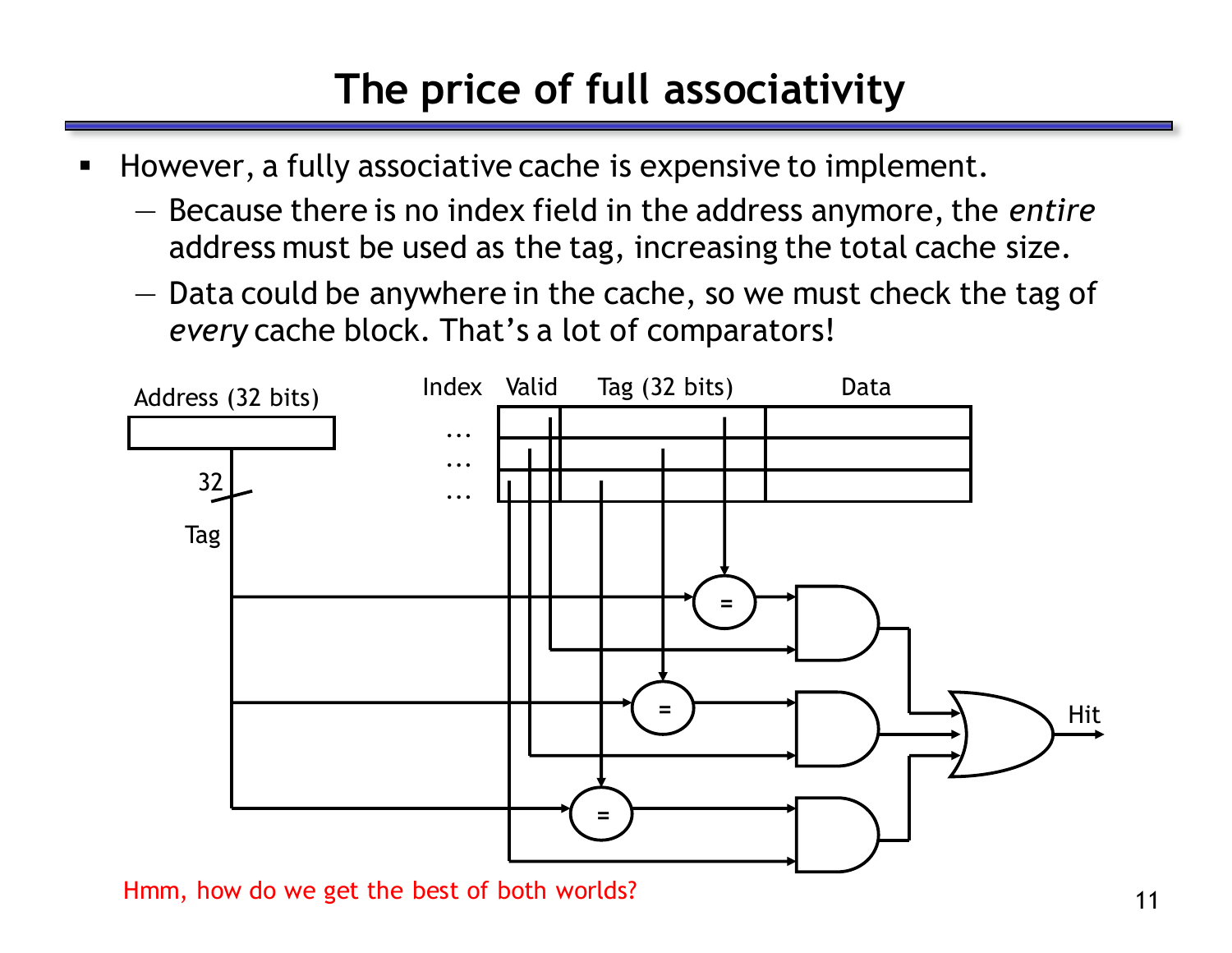- An intermediate possibility is a set-associative cache.
	- The cache is divided into *groups* of blocks, called sets.
	- Each memory address maps to exactly one set in the cache, but data may be placed in any block within that set.
- **If each set has 2<sup>x</sup> blocks, the cache is an 2<sup>x</sup>-way associative cache.**
- **Here are several possible organizations of an eight-block cache.**

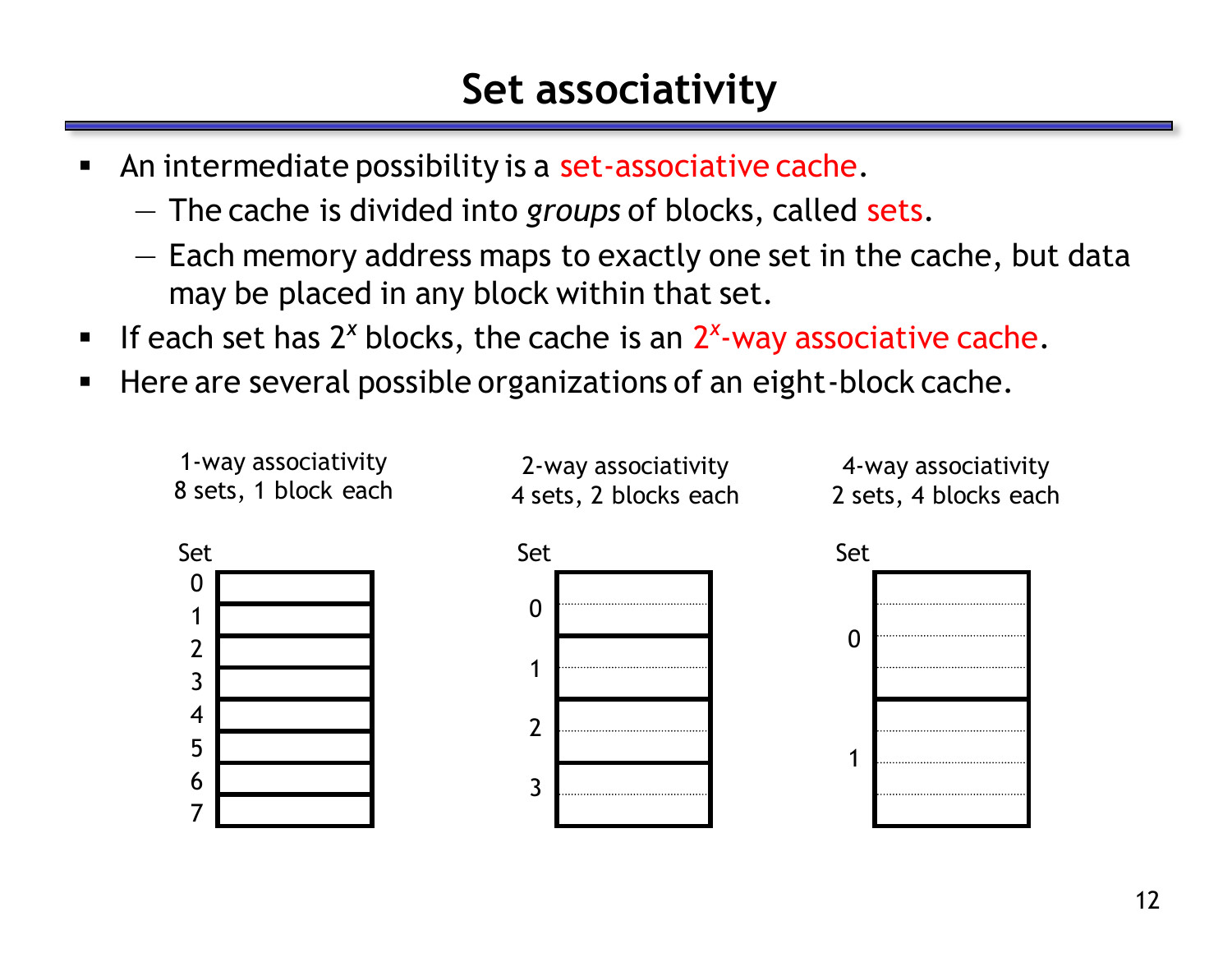#### **Locating a set associative block**

- We can determine where a memory address belongs in an associative cache in a similar way as before.
- If a cache has 2<sup>*s*</sup> sets and each block has 2<sup>n</sup> bytes, the memory address can be partitioned as follows.

Address (m bits) (m-s-n) s n Tag Index Block offset

 Our arithmetic computations now compute a set index, to select a *set* within the cache instead of an individual block.

> Block Offset = Memory Address mod 2*<sup>n</sup>* Block Address = Memory Address / 2*<sup>n</sup>* Set Index = Block Address mod 2<sup>s</sup>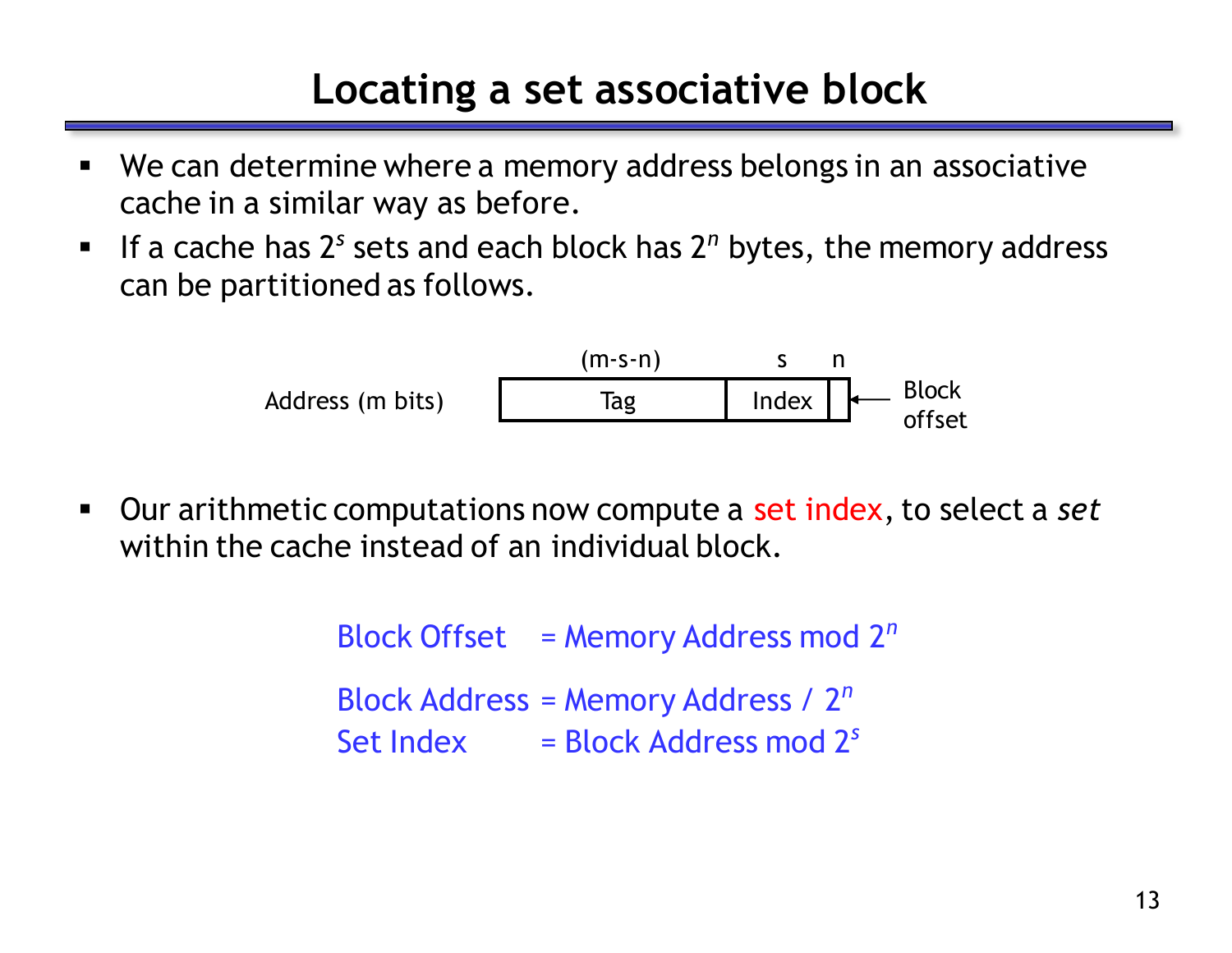## **Example placement in set-associative caches**

- Where would data from memory byte address 6195 be placed, assuming the eight-block cache designs below, with 16 bytes per block?
- **6195 in binary is 00...0110000 011 0011.**
- Each block has 16 bytes, so the lowest 4 bits are the block offset.
- For the 1-way cache, the next three bits  $(011)$  are the set index. For the 2-way cache, the next two bits (11) are the set index. For the 4-way cache, the next one bit (1) is the set index.
- The data may go in *any* block, shown in green, within the correct set.

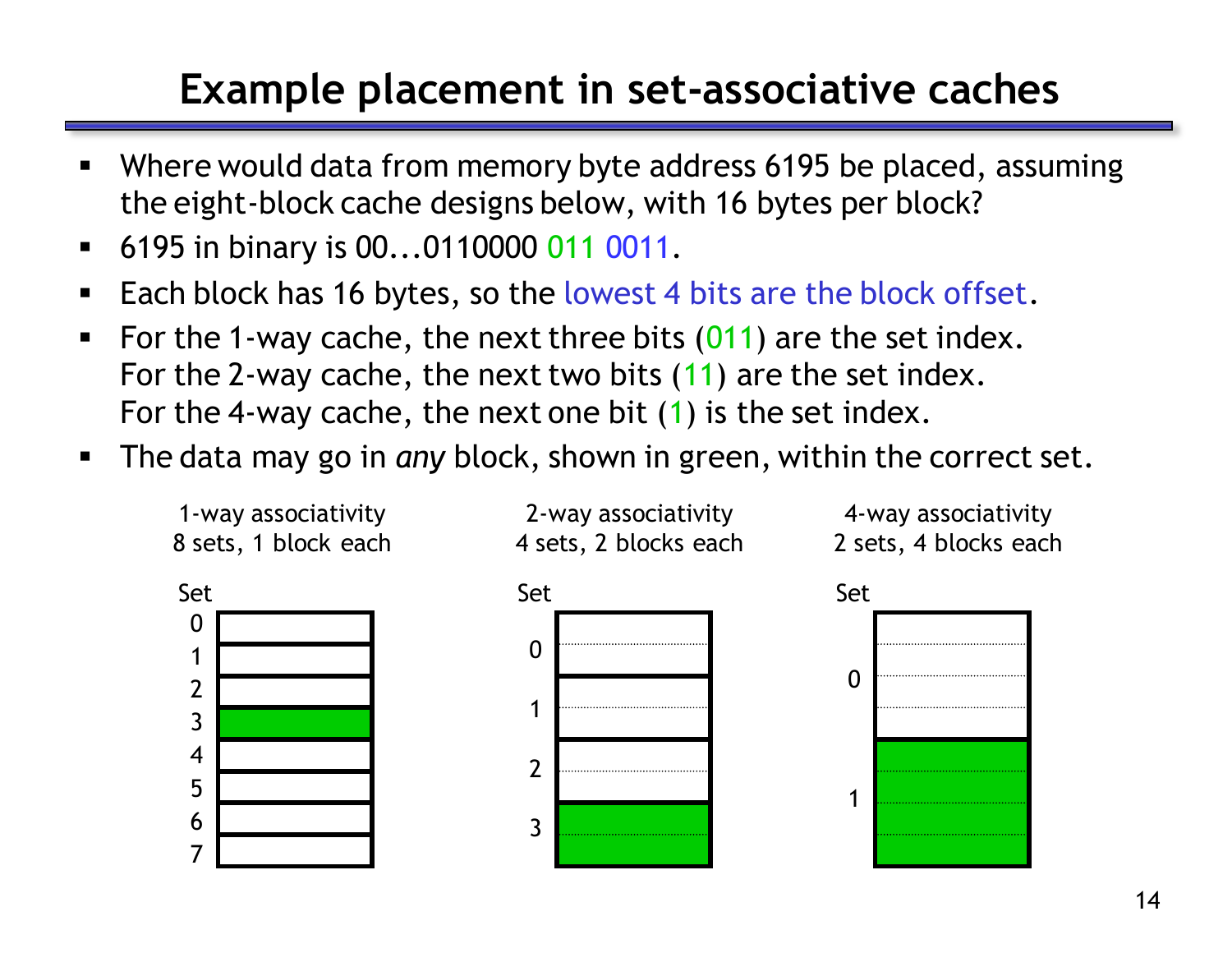#### **Block replacement**

- Any empty block in the correct set may be used for storing data.
- If there are no empty blocks, the cache controller will attempt to replace the least recently used block, just like before.
- For highly associative caches, it's expensive to keep track of what's really the least recently used block, so some approximations are used. We won't get into the details.

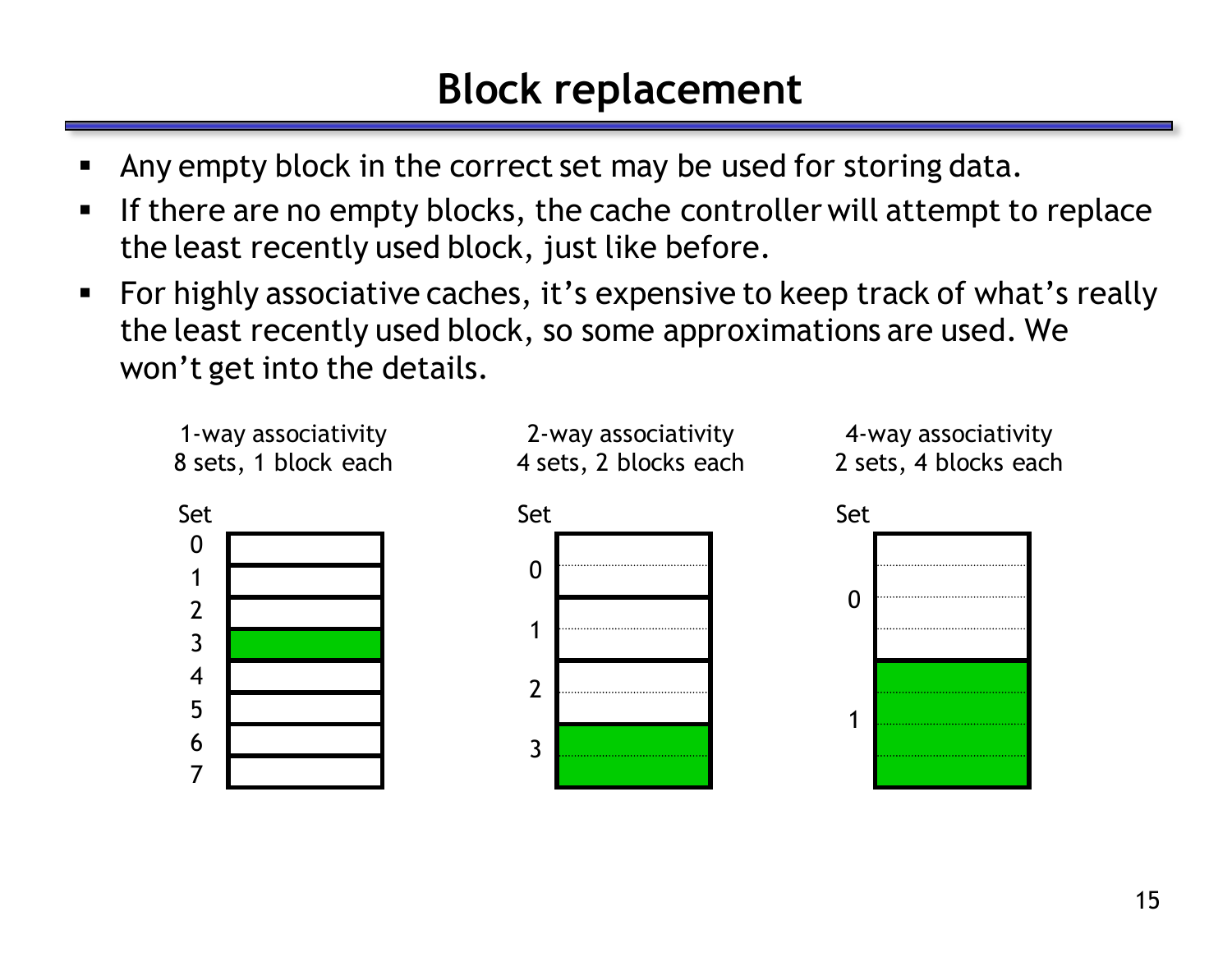- Assume a fully-associative cache with two blocks, which of the following memory references miss in the cache.
	- assume distinct addresses go to distinct blocks

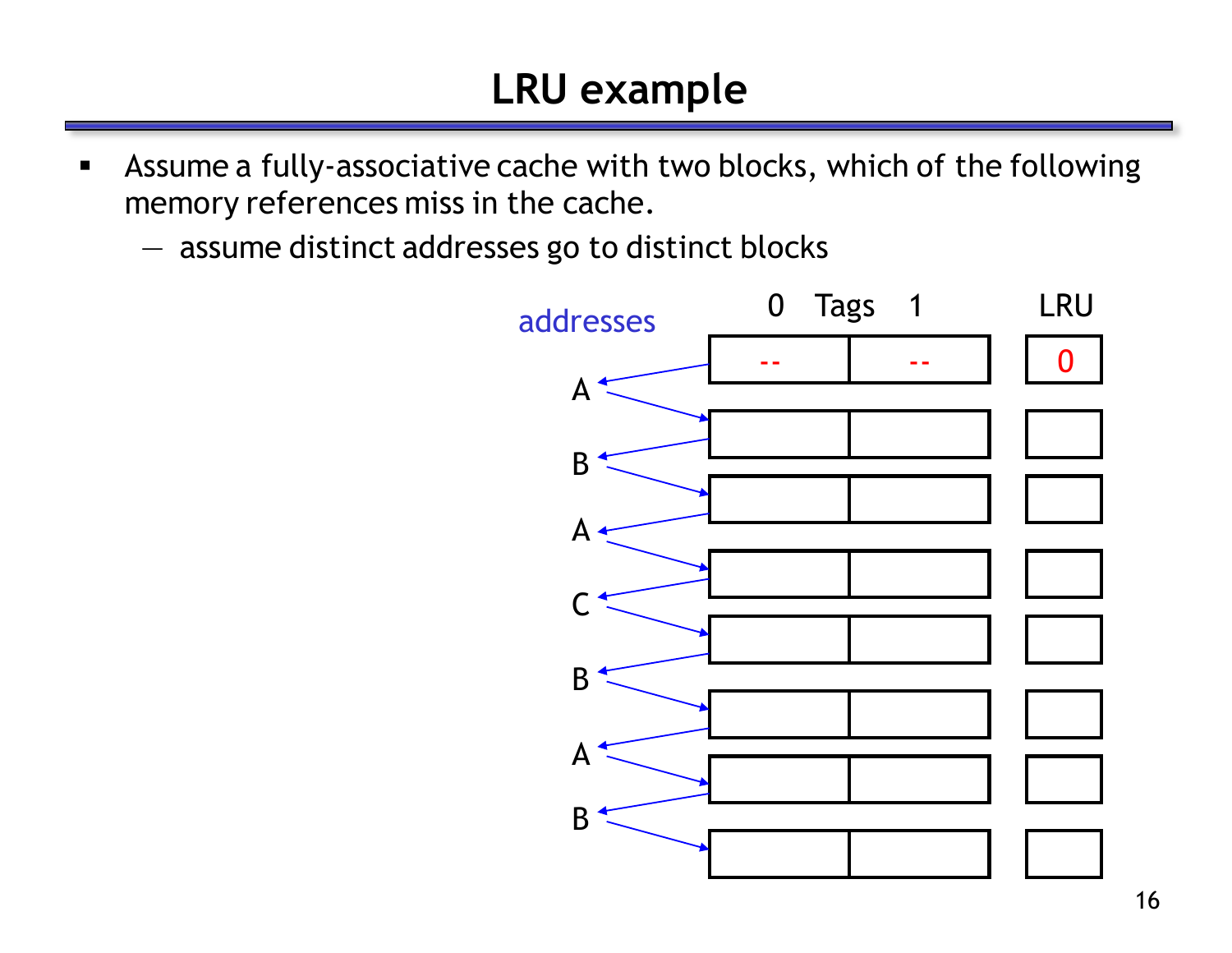#### **Set associative caches are a general idea**

- By now you may have noticed the 1-way set associative cache is the same as a direct-mapped cache.
- Similarly, if a cache has 2<sup>k</sup> blocks, a 2<sup>k</sup>-way set associative cache would be the same as a fully-associative cache.



direct mapped and the set of the set of the set of the set of the set of the set of the set of the set of the set of the set of the set of the set of the set of the set of the set of the set of the set of the set of the se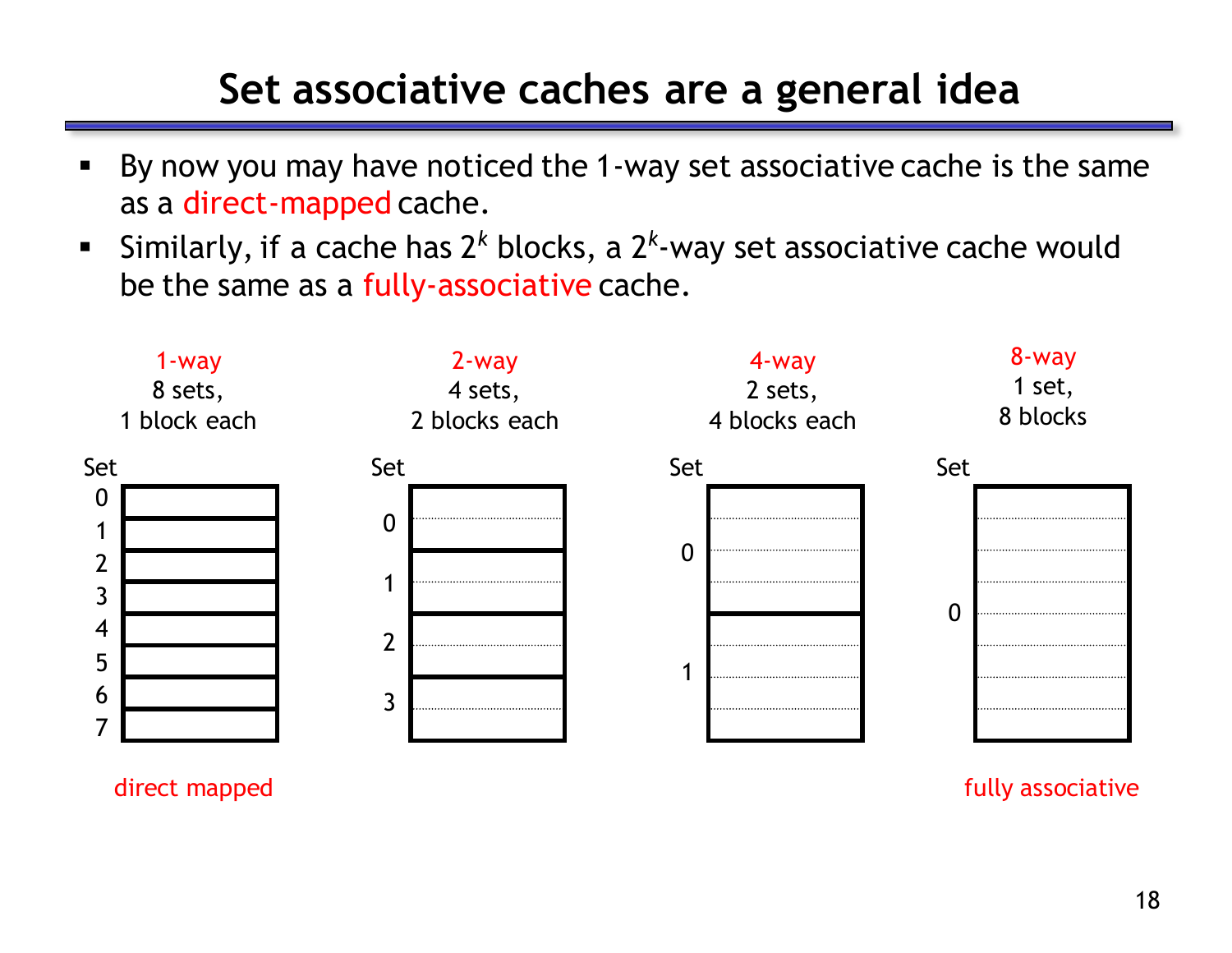## **2-way set associative cache implementation**